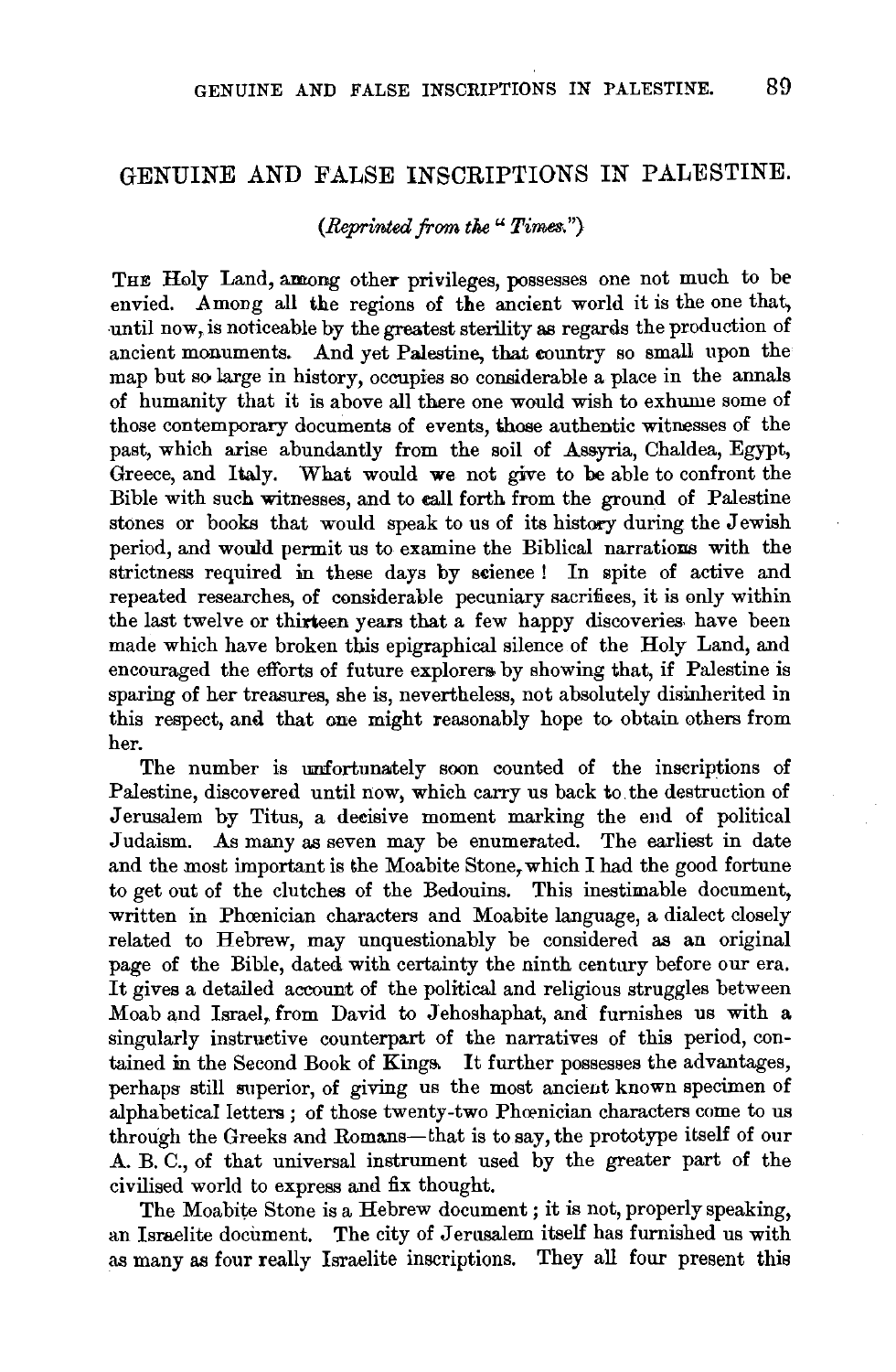peculiarity, that of being engraved in a cartouch or hollow framing on the rock; thus being localised with entire certainty. There are, first, two inscriptions, unfortunately much mutilated, discovered by me in 1870, upon the exterior wall of a cave, hollowed out of the rock, in Selwan, at the very gates of Jerusalem. They are also in archaic characters of Phœnician form, and anterior to the destruction of the kingdom of J udah by the Chaldeans, in 588 B.C. Afterwards comes an extremely curious inscription discovered about three years since by some Arab children who were bathing in the spring of Siloam, at the foot of Jerusalem. It is the narrative, in archaic characters, also engraved on the rock, of the operation accomplished by the Israelitish engineers, who had dug under Mount Moriah a tunnel more than 500 metres long, and which is still in existence. It is, on a small scale, a work similar to the St. Gothard and Mount Cenis tunnels. Finally, in 1881, I ascertained the existence of a fourth inscription of a similar kind, engraved over the door of a pretty little monolith naos, of Egyptian style, cut in one piece out' of the rock. This monument, erected in the midst of the village of Selwan, and which has always attracted the attention of travellers and tourists, without any one baying suspected the existence of an inscription, may henceforth be by good rights considered as an authentic specimen of Israelitish architecture of the period of the Kings of Judah.

To these five inscriptions may be added two others-the inscriptions of Gezer and the stela of the Temple of Jerusalem. The inscriptions of Gezer consist of a group of four bilingual epigraphs, Greek and Hebrew, also cut in the rock, in a part of Palestine which I had proved ten years ago to be the site, vainly sought until then, of the Royal Canaanite city of Gezer. Two years after having given this merely theoretical demonstration, which was then not received without objection, I was fortunate enough to discover, on the ground itself, these four inscriptions, which give an unhoped-for confirmation of it, since they contain, at full length, this brief but decisive mention, repeated as many as three times-"limit *(tehum)* of Gezer." The writing is less ancient than that of the preceding inscriptions, and brings us to the epoch of the Maccabees. But it is still a document plainly belonging to the true Judaic history. The stela of the Temple is a monument which, although less ancient than the Moabite Stone, and written in the Greek, and not the Hebrew language, is nevertheless on a par with it as regards historical value. If the Moabite Stone is, in some measure, an original page of the Old Testament, the stela of the Temple is undoubtedly an authentically original page of the  $N\rightarrow\infty$ . This stela, which I discovered in 1871, in the foundations of an old Arab edifice, close to the Mosque of Omar, contains in reality the text itself of the famous law forbidding, under pain of death, to the Gentiles, the entrance of the sacred precincts of the Temple, reconstructed by Herod. It is, by virtue of this law, invoked by the enraged Jews, that the Apostle Paul, after having with great difficulty escaped tmnultuary execution, was dragged before the Roman tribunal.

There are, therefore, as I have said, in all, seven inscriptions only, belonging with certitude to the old historical past of Palestine. By a piece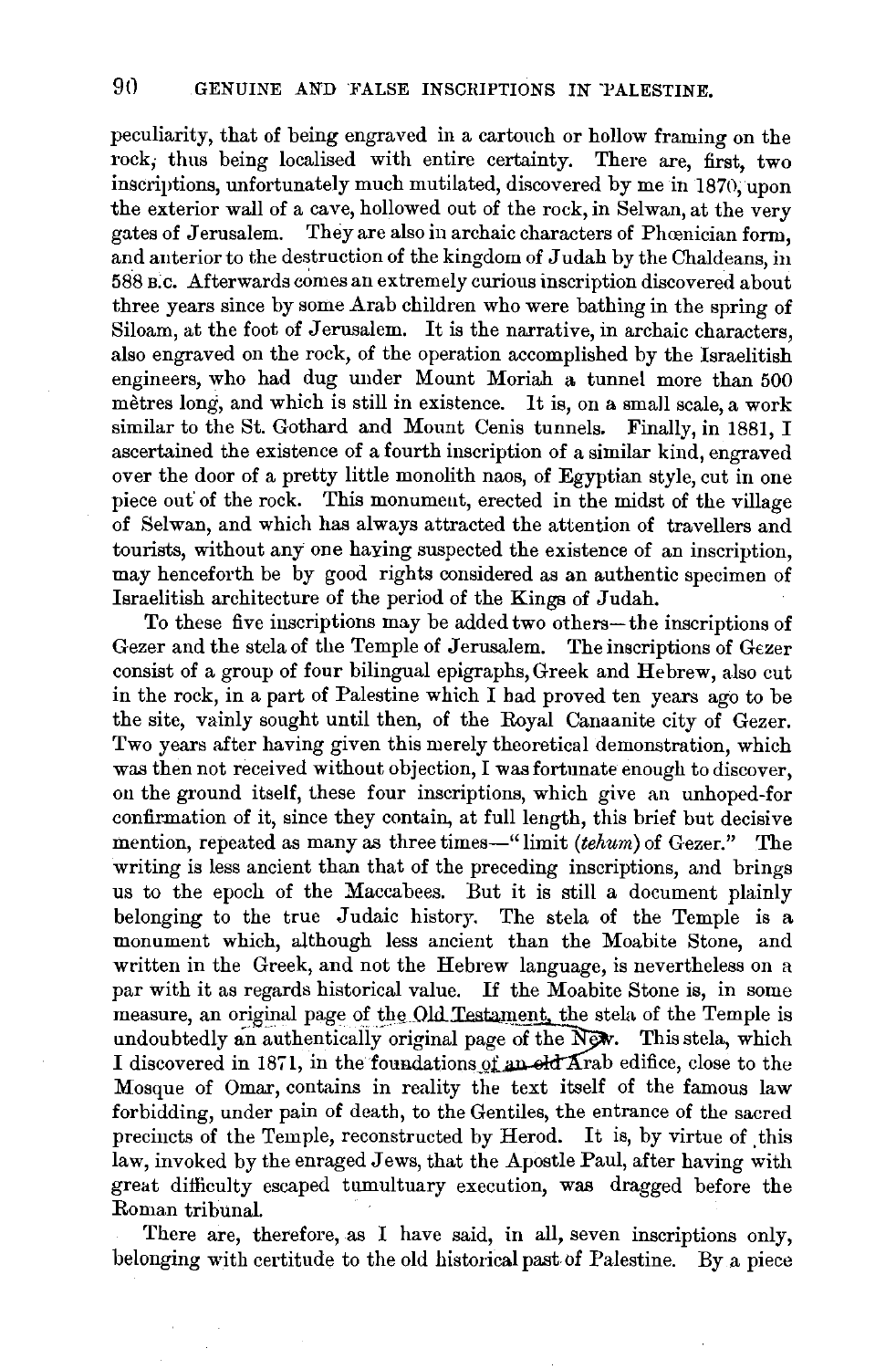of good luck, six: of· these have fallen to my share. I do not take into account the Israelite seals, now tolerably numerous, of which I recently published some fine specimens,<sup>1</sup> neither the stamped handles of amphoræ, discovered in 1869 by Colonel Warren, R.E. These little intaglios and these fragments of pottery, which constitute, so to speak, the small change of ancient Israelitish epigraphy, are, in fact, by their nature, of too uncertain origin. I also exclude the Jewish ossuaries with Hebraic inscriptions, also the epitaphs in the Necropolis of Joppa, and of a few sepulchres in Palestine, of which I have collected and published a sufficiently large number. Their antiquity, according to my idea, has been exaggerated, and if some of these small epigraphs, otherwise without historical interest, can strictly be traced back 'to the commencement of the Christian era, the greater part of them are, in my opinion, subsequent to Titus.

Perhaps, strictly, one might add another (eighth) number to this too short list—the sarcophagus discovered by M. de Saulcy in the Q'bour el Molouk, and bearing a double epitaph in Aramæan and in Hebrew-"The Queen Saddan or Sadda." It is quite impossible to accept for an instant the conjecture of M. de Saulcy, who thought to have found therein the very body of a queen of the old kingdom of Judah. I think I am able to show that this Queen Saddan, quite unknown historically, is none other than the Queen Helena of Adiabene herself. This illustrious Jewish proselyte must have had, according to the fashion of those times, a double name-one Greek, Helena, the other, Semitic, and national, Saddan. This monument is, therefore, only indirectly connected with Jewish archaeology, It is probably to remedy this dearth of ancient monuments that there were established at Jerusalem several years ago certain manufactories for the fabrication of antiquities at prices sometimes moderate, sometimes fairly remunerative, not only for the benefit of tourists, but also of *savants,* which is more serious.

First, there are the spurious antique coins. That is a trifling matter, and *Messieurs les faussaires* are here almost in their right, the more so as their industry is not fraught with danger to the real connoisseur. There are fabricated readily at Jerusalem apocryphal silver shekels for the delectation of tourists greedy after antiquities, who would return home disconsolate if they did not take back from their pilgrimage to the Holy Land as a precious souvenir some counterfeit specimen of the coins of the Maccabees. The forgers are not always satisfied with imitating more or less cleverly from real models. They sometimes invent. Some years ago there were to be found in the bazaars at Jerusalem bronze coins of Moses, which met with great success. They represented on one side the head of the Hebrew law-giver, adorned with magnificent ram's horns; on the other, Hebraic legends taken from Mosaic books. The legends were, it is true, in squarethat. is to say, modern characters, but the amateurs did not look into things so closely.

1 " Sceaux et Cachets Israelites, Pheniciens et Syriens, suivis d'Epigraphes ·Pheniciennes inedites." Paris: E. Leroux, 1883. (With two plates.)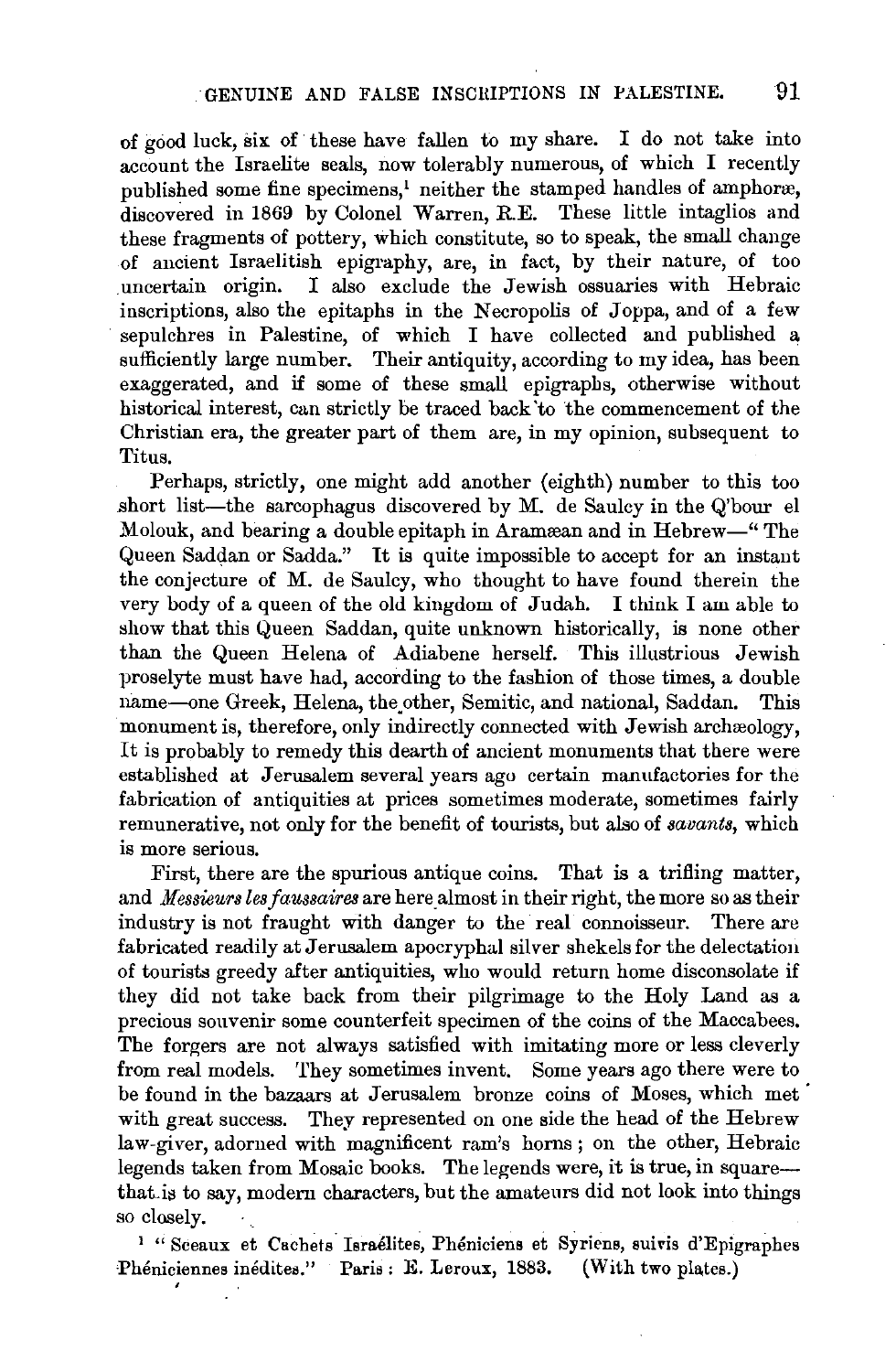Generally this gang of Syrian forgers have no great imagination. They are not properly inventors ; they are rather dull imitators. Their productions are generally connected more or less ingeniously, either by the external or internal conditions, either by the circumstances of time and place with some important archaeological discovery. If by chance some authentic and antique object is discovered, they at once set to work and reproduce it for better or for worse, often for worse, or imitate it servilely. Here is a curious and hitherto unmentioned example, taken from another ground than that of Palestine, but contiguous to it. I received some years ago from M. Mordtmann, of Constantinople, a small figurine in terra-cotta, very prettily modelled, and still retaining traces of ancient gilding. It represents a winged bull half kneeling. The figurine is hollow and shaped in the form of an antique lamp. In the middle of the back is a large hole intended to receive the oil ; on the top of the head a smaller hole is disposed to allow the wick to pass, and the flame to shine between the two horns. The curved tail of the animal serves as a handle to hold the lamp. This little idol, apparently a reminiscence of the Golden Calf, bears on the left and on the right hip a double Phoenician inscription, engraved in the clay before the baking. The whole thing has really not a bad appearance. The Phœnician inscription begins on the right and continues on the left hip; it 'can be easily read-" Yehaumelek, son of Yirpel." The figure is a perfect forgery. I can prove it easily. The modern modeller has merely copied the name of Yehaumelek, King of Byblos, whose stela, found at Yebail, and recently published by M. de Vogüé, had made some noise in Syria. Upon the original stela, siightly defaced in this plaee, the name of the father, or rather the grandfather, is very difficult to decipher. The forger, puzzled, as have been the *savants* themselves, has read and transcribed it fancifully, being perhaps influenced by the existence of the Biblical name of locality Yirpal (Josh. xviii, 27). I have never been able to ascertain exactly the studio whence this little monument was issued, the execution of which betrays a far cleverer hand than that which formed the Moabite potteries,

The forgers execute inscriptions readily, and that can be understood ; for an inscription is a *rara avis* in Palestine, and consequently much sought after. The discovery of the Moabite Stone and that of the stela of the Temple have given new scope for the activity of the forgers, overexcited by the powerful stimulant of cupidity. It may be said that in this respect the Moabite Stone, which gave birth to the false Moabite potteries of Berlin, thousands in number, has been a true Mère Gigogne The Moabitica, as they are called in Germany, are, in fact, its direct offspring. It was destined at an interval of ten years to serve as a basis for a fraud of at least equal importance-that of the Biblical manuscript of Mr. Shapira. The first of these frauds was successful ; the second was luckily a failure, after having, nevertheless, been too far on the road to success.

To those who might he inclined to think that it is taking a great deal of trouble, and conferring much honour on those archreological frauds to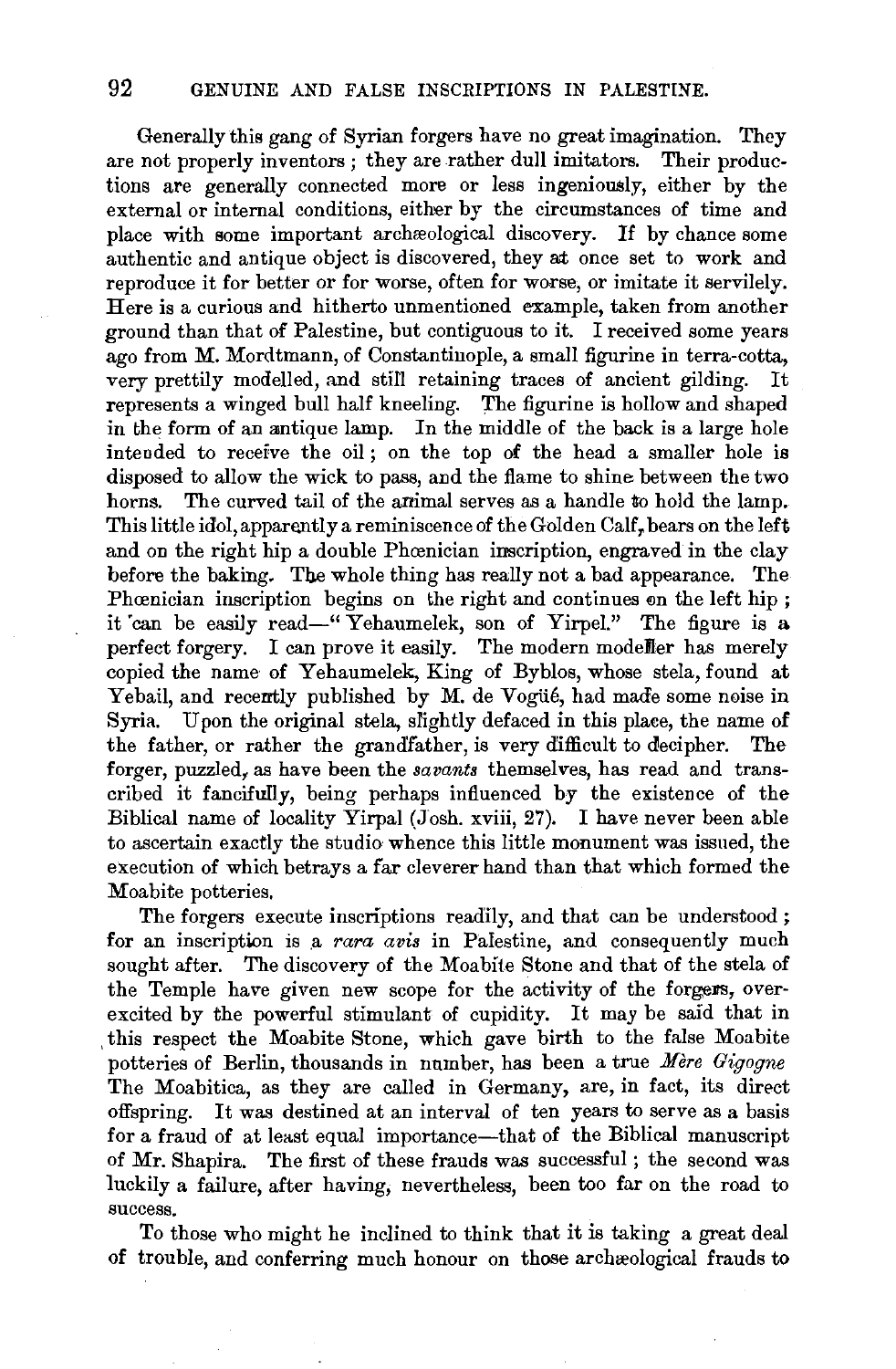unmask and judge them publicly, that it is making much ado about nothing, that it would suffice to condemn and to execute them with closed doors among *savants,* I can only reply by quoting the words of a judge whose authority no one can question :-

"The precautions against spurious Oriental monuments have been superfluous until of late years ; in future they will become necessary, and add to the difficulty of studies already so full of impediments."1

"The forgers threaten soon to cause so many obstacles to the study of epigraphy and Oriental archaeology, that we must place among the most signal services that of unmasking these kinds of fabrications."<sup>2</sup>

These words were pronounced by the illustrious and incontested chief of Semitic studies shortly after my having succeeded, not without trouble, in putting an end to the mystification of the Moabite potteries of Berlin. "It was fortunate," added M. Renan, "that this regretable error was overthrown by evidence, so to say, material.  $\ldots$  . With the same stroke M. Clermont-Ganneau has anticipated more than one mystification for the future." It is a fact that the forgers, slightly discomfited after the heavy blow they had received, had kept quiet during ten years. With time they gained fresh courage, and organised the colossal fraud of the Shapira manuscript. Again unmasked, it is probable that they will leave us in peace for some years. But that kind of people are never disheartened. After a while, when their misdeeds are consigned to oblivion, they will set to work anew, and we must not despair of seeing, some day, spring from their inexhaustible manufactories the mended pieces of the Tables of the Law, broken on Mount Sinai, or the Blue Book from the Foreign Office of Mount Sion, the diplomatic correspondence of Solomon with King Hiram, and his private amatory epistles to the Queen of Sheba.

The affairs of the Moabite crockery and that of the Shapira manuscript are now too well known to be again discussed here ; they belong henceforth to history. I wish to speak of other less known forgeries, which I have met with during my explorations in Palestine. Although of minor consequence, they are, however, deserving of notice, if only to throw a full light upon the manœuvres of the "bande noire," which has taken the Holy Land as the scene of its exploits. I intend, moreover to publish shortly a book<sup>3</sup> containing a detailed study of the whole of the Palestinian forgeries, great and small.

In the month of May, 1871, I discovered at Jerusalem the stela of the Temple, of which I have previously spoken. I exerted myself to the utmost to obtain the original; in spite of considerable sacrifices, unfortunately, I failed, in consequence of the obstinacy of the Mussulman possessors of the house under whose foundations the stela was built up. I was obliged, just at that time, to leave Jerusalem, having been summoned to our Embassy at Constantinople. The negotiations were, therefore,

<sup>1</sup> E. Renan. " Rapport Annuel," *Journal Asiatique*, Juillet, 1876, p. 37.

<sup>2</sup> E. Renan: "Rapport Annuel," *Journal Asiatique*, Juillet, 1874, p. 30.

<sup>3</sup> "Les Fraudes Archéologiques en Palestine," with engravings. Paris : E. Leroux, 28, Rue Bonaparte.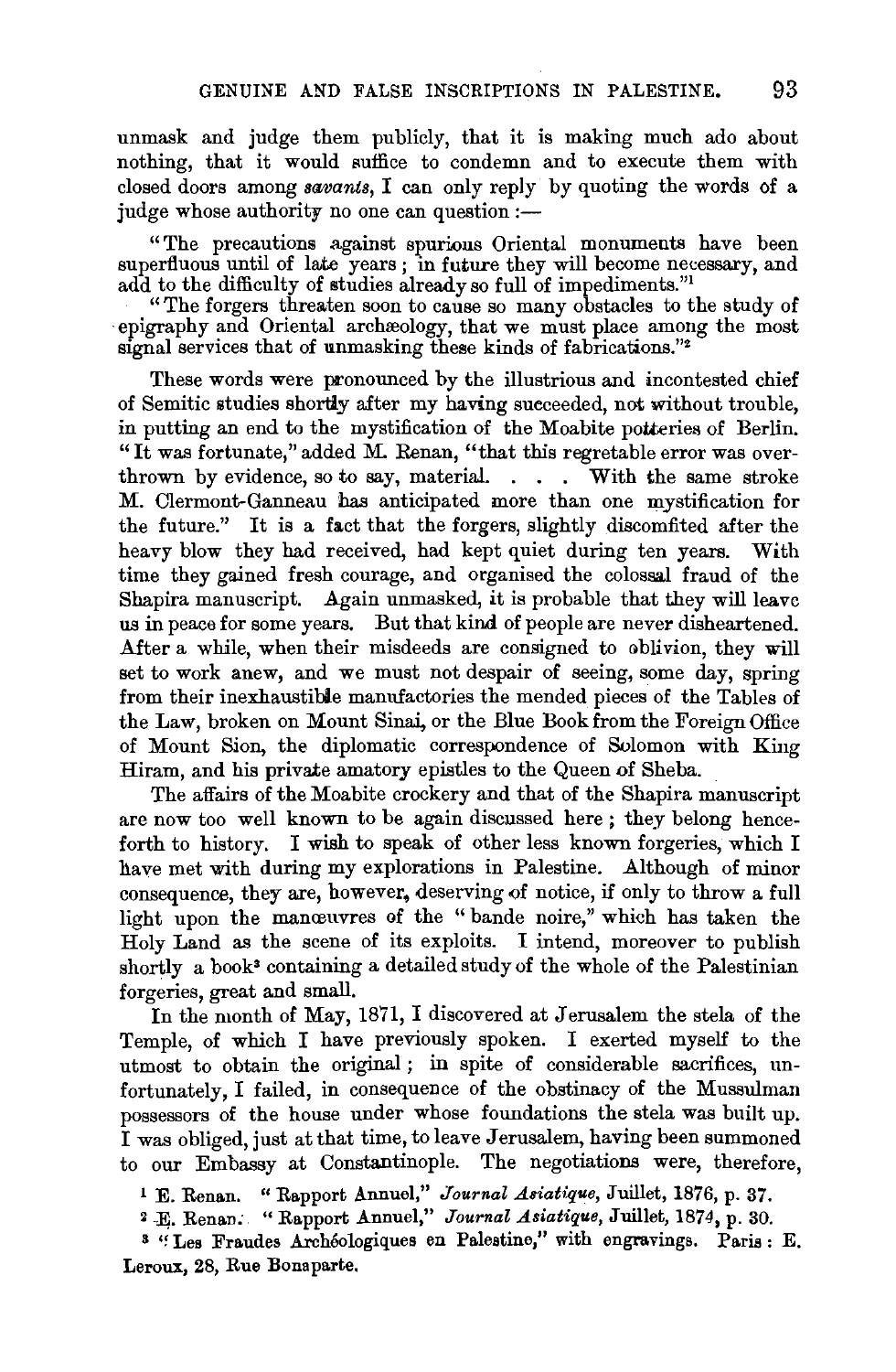forcibly broken off. The rumour had, meanwhile, reached the ears of the Turkish governor. He was convinced, from the interest taken by me in the matter, that this discovery must be a great treasure. The very day of my departure, he gave orders to remove the stela, without more ado, and to deposit it in the Sera!. It was to be forwarded to Constantinople. In fact, after having lain a few months in the Seraï, it was despatched *vid* Jaffa, but it never reached its destination. It is now some twelve years since this event, and the stone is still looked for at Constantinople. It must have been sold for a good price to some European, and I have no doubt that it will one day reappear from its hiding-place, after a lapse of time sufficient for the prescription, in some great public collection. What I am certain of is that substantial offers were, after my departure, made to the governor by the representatives of certain foreign Powers at Jerusalem, and I have it from a reliable auricular witness, that the governor had asked one of them the sum of  $\pounds2,000$  sterling. A little later, he would have been satisfied with 1,500 Turkish pounds. I also know that his secretary had written to a well-known Parisian Israelitish financier, proposing to him the acquisition of this unique monument of Jewish history. But this appeal to the national feelings fell on deaf ears, and the governor was obliged to go elsewhere. The fact is, that the stela of the Temple has disappeared from the horizon, and that no one knows, or is willing to tell, what has become of it.

As for me, I had given up all hope, when, scarcely arrived at Constantinople, I received from a friend of mine at Jerusalem, an unexpected piece of news. A Christian Arab, of the Holy City, named Martin Boulos, whom I had employed in the unsuccessful negotiations for obtaining the monument, called upon him on the 30th of September. He brought him the rough copy of Greek letters, engraved, he said, on a stone, quite similar to the other, and built up, like it, in the wall of an Arab house. He undertook to take it away, and to deliver it up to me for a good round sum. The thing was not, a *priori,* as unlikely as might be thought, for we know from authentic sources, from Flavius Josephus, that there were several stelæ identical with that discovered by me, not only in Greek, but also in Latin, erected at intervals along the sacred precincts surrounding the area of the Temple. This might, therefore, possibly be a second stela that Martin Boulos had picked up. Nevertheless, the almost simultaneous discovery of these twin sisters was, it must be confessed, a most astonishing coincidence. Moreover, I knew that Martin Boulos was, by profession, a stone-worker, that he had often engraved epitaphs upon tombstones for the cemetery in Jerusalem, added to which I knew from experience his unscrupulousness, and I had the firm conviction that he had betrayed me in the very transaction in which I had employed him as an agent.

I immediately suspected a fraud, coupled with an attempt to swindle me. I lost no time in writing to my friend, to put him on his guard, at the same time urging him to let the fellow entangle himself to the utmost. He appeared again ; after the copy he brought the squeeze of the stone. Then a comedy began, which lasted no less than three months before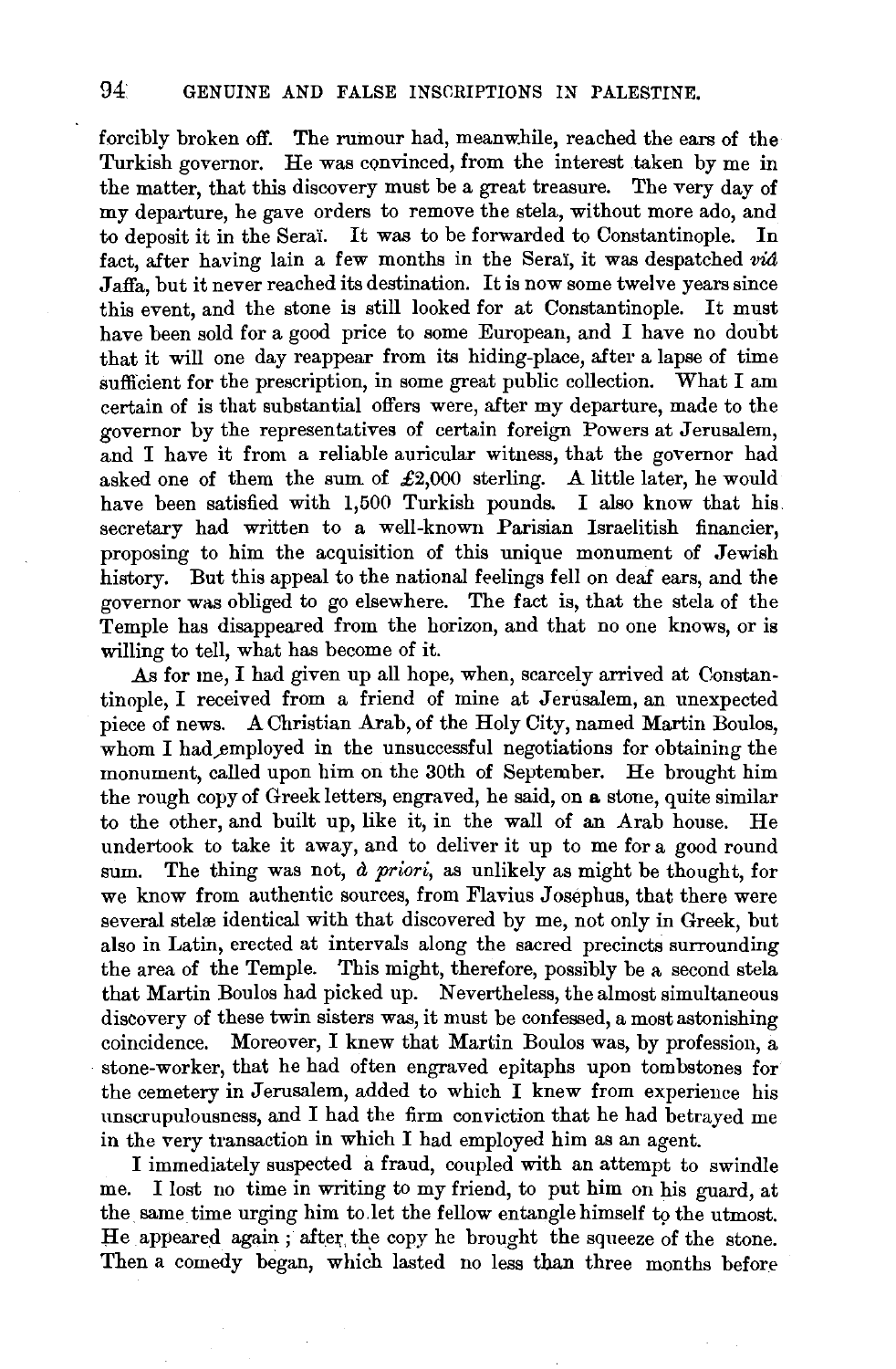arriving at the anticipated catastrophe, and amusing details of which are not wanting. I received regular information from my friend. First, there were all kinds of difficulties made to show the pretended original, which happened to be in a house adjacent to that where I had discovered the stela. They feared to rouse once more the attention of the governor. The landlord was afraid, and he and his Mussulman confederates made incessant demands for money, to indemnify the one or purchase the silence of the other, &c. On the 24th of November, my friend at last succeeded in being taken to the place where lay the treasure. He was conducted to it most cautiously, at 5 o'clock in the morning, to a little dark stable, where a donkey was stalled. The ass began to bray, and threatened to denounce to the neighbours the presence of visitors who walked stealthily. Feigned terror of the bystanders. The unlucky animal was silenced by having its tail pulled, an infallible recipe, it appears, for closing the mouths of loquacious donkeys. The alarm over, my friend was shown the famous stone, fitted into a recess in one of the walls of the stable, and partly loosened. It was placed in exactly the same position as the other-that is to say, the line descending vertically.

Some days after this little got-up play, which seemed to have produced the desired effect, Martin Boulos, thinking the affair ripe, succeeded in taking away the stone, and took it in triumph to my friend. It was then that an unexpected thunderclap occurred. My friend told him plainly that the stone was a mere forgery. Martin Boulos was forced to confess his guilt, and went away, leaving his pretended stela in the hands of him he would have cheated, only too glad to have got off so cheaply.

When I returned to Jerusalem in 1873, I found the stela of Martin Boulos deposited in the Franciscan Convent of St. Sauveur. I took a photograph of it as a curiosity. The false stela has much the same dimensions as the original, only the impostor has chosen, as less difficult to work, a softer limestone. The inscription is copied line for line and letter for letter. But the modern engraver has committed numerous errors, either in confusing one letter with another, or in joining together separate characters, or in leaving blank spaces in the parts too much defaced to be deciphered by him.

The false stela of the Temple was not long without its pendant. I find in my note-book the following lines, written before my departure for Constantinople, proving that Martin Boulos was already busy preparing his forgeries : "Martin had found in the village a stone with inscription, half buried ; only two lines were visible above ground." I left Jerusalem without having had the leisure to verify this statement, which, at this time, I had no reason to suspect. It was, in fact, a false monument, as I afterwards acquired the material proof.

The reason which determined the imposter to localise it at Selwan was that I had discovered some months before at this place, and had cut from the rock, the two archaic Hebrew inscriptions before mentioned. This tit-bit was apparently reserved for me. My sudden departure baffled Martin Boulos, who sought other dupes.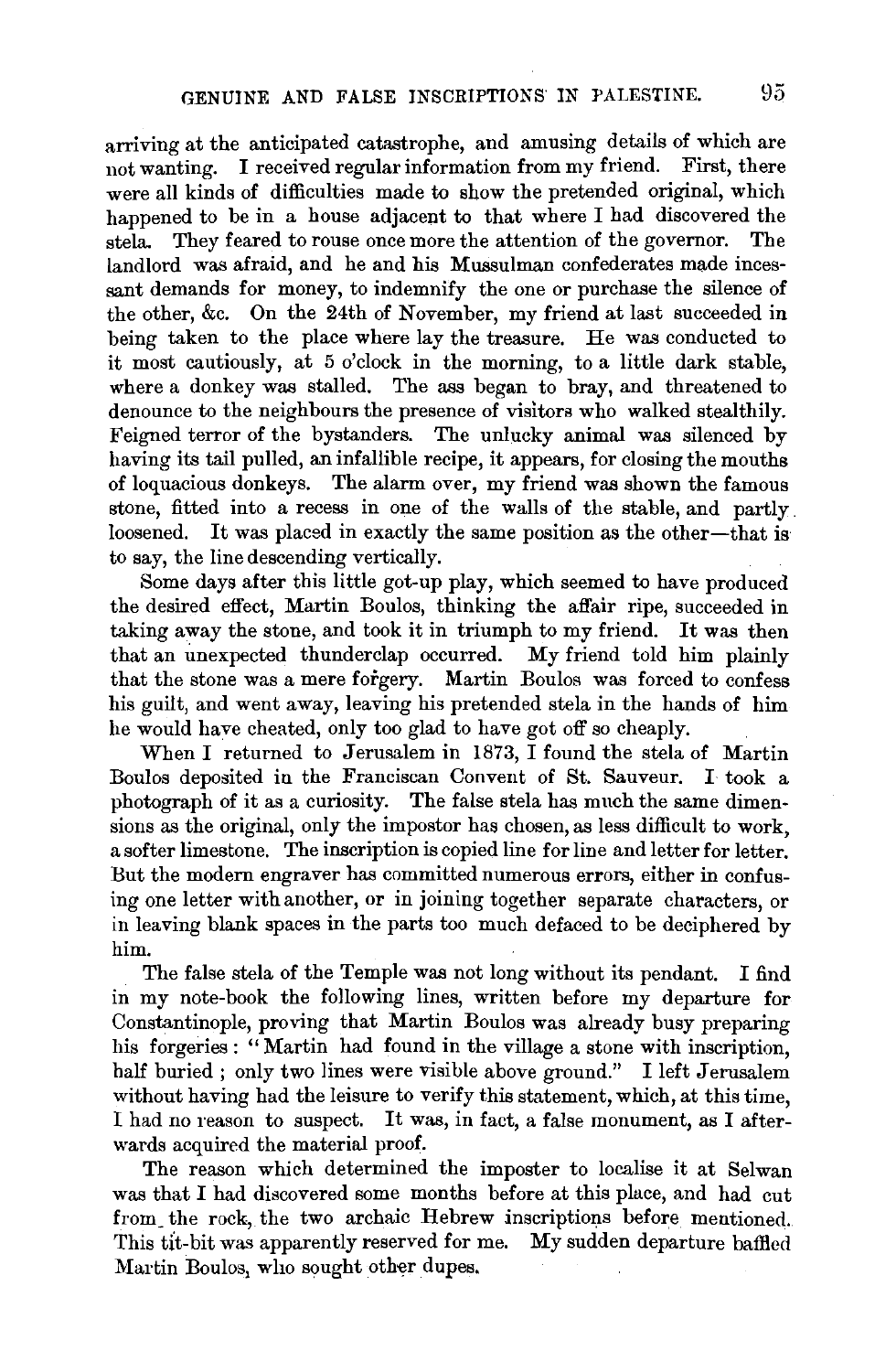It appears from a letter addressed to me by Brother Lievin, on the 25th of February, 1872, that the pretended inscription was introduced into the Jerusalem market about this time. Negotiations were entered into on the matter with M. Mourad Hilperu and Mr. Shapira, antiquity dealers in the Holy City. The latter had had, at least, a squeeze of the inscription in his hands. I do not know whether it is through the medium of one of these persons that it was sold or re-sold to its final purchaser. At any rate, a very learned and honest man living in Jerusalem was taken in and induced to buy the stone. When I returned to the Holy Land in 1874 I had occasion to examine the monument itself, and I took a photograph of it. It was not without trouble that I succeeded in undeceiving its possessor, who firmly believed in the authenticity of the inscription. It is a very hard block of limestone. The inscription is composed of eight lines of Greek characters, not deeply engraved, out of which it is impossible to make any sense. Scarcely can here and there be recognised a few incoherent and barbarously spelt words. It is probably this puzzling feature which raised the curiosity of the buyer, and made him fall into the trap. He is a clever Greek scholar, and it is certain that put before a translatable inscription, such as the clumsy reproduction of the stela of the Temple, he would have recognised the imposture at first sight.

The forger had this time very cunningly placed himself on the footing of untranslatableness. These tactics have been employed with full success in the fabrication of the Moabite crockery, whose purely fantastical epigraphs have deluded the most learned interpreters of Germany, and have, just on that account, determined their conviction. The characters of the false Greek inscription of Selwan visibly proceed, moreover, as regards shape, from those of the stela of the Temple. Although the forger has carefully refrained from reproducing the same words, he has unconsciously fallen again into certain combinations of letters, betraying the model placed before his eyes. At the same time Brother Lievin sent me the squeeze, or the copies of a series of pretended ancient monuments, recently discovered, and stored in the shop or the back shop of M. Mourad Hilperu and of Mr. Shapira. I immediately perceived that they were apocryphal, and I hastened to put my friend on his guard against this attempt, where I easily discerned the working of a bold and enterprising band of forgers, whose leaders were personally known to me.

It was, first, the reproduction, pretty well executed, on stone, of a Nabathean inscription from Oumm-er-resâs, of which I possessed, since 1869, a squeeze. This squeeze, offered by me to the Commission of the Corpus Inscriptionum, Semiticarum, through the medium of M. de Vogüé, has been the object of a learned study by this latter and by M. Renan. I at once recognised my old acquaintance. Afterwards came the copy, in pencil, of a second inscription, not less fantastic than the first. It is the one which Mr. Koch, in his work1 on the Moabite pottery, represented on his Plate IV, No. 2. The eager champion of the authenticity of the

1 "Moabitisch oder Selimisch." Stuttgart, 1876.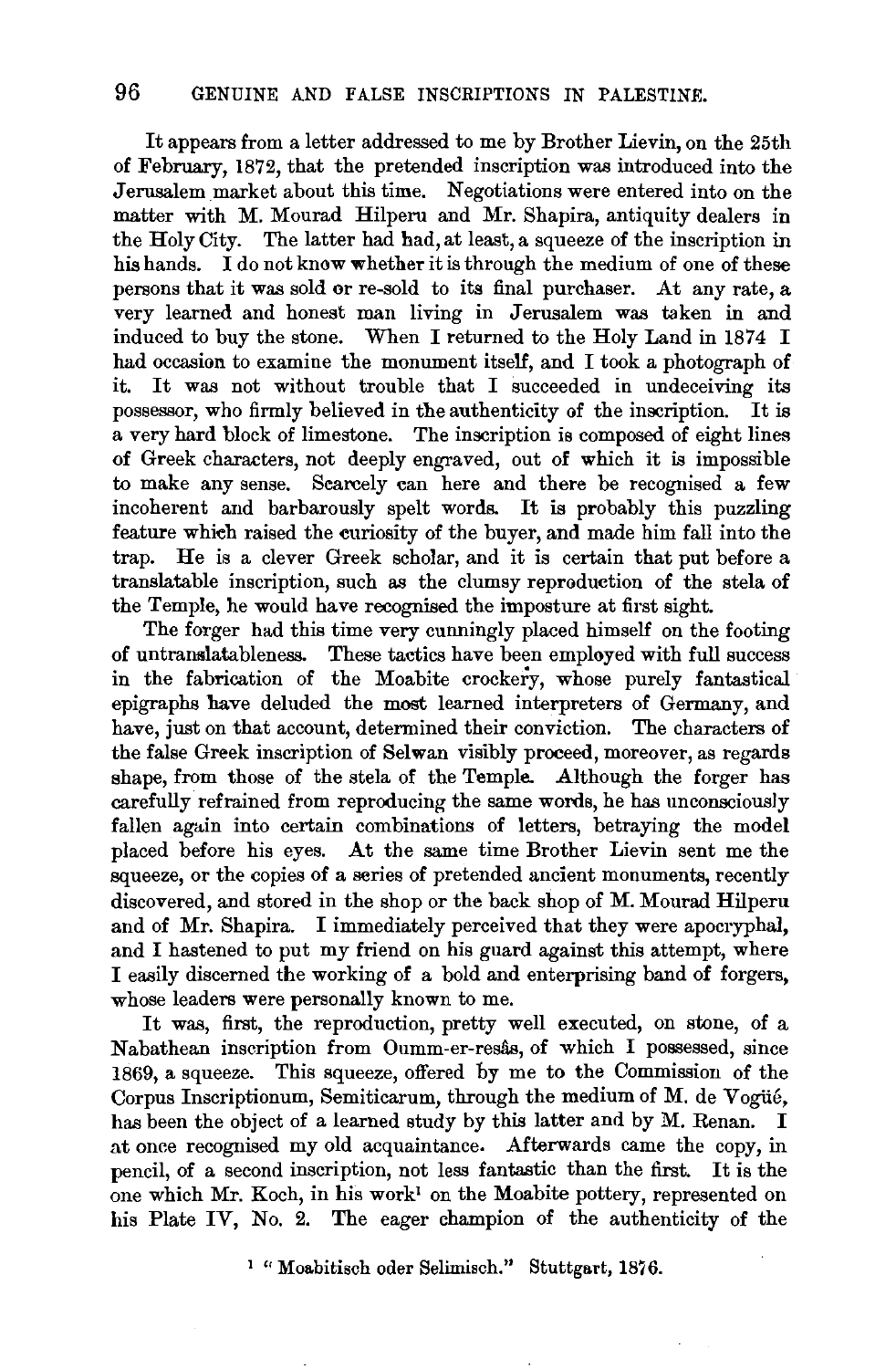Moabite crockery has not seen that this inscription is another reproduction, extremely disfigured, of the inscription of Oumm-er-resâs ! It is sufficient to reverse his drawing, which he has placed upside down, and to compare it letter for letter with the said inscription, for the thing to become immediately obvious, although the characters are interpreted in the most artless manner, and several of them have been omitted.

Next appeared a grotesque head of a statue in limestone, ornamented on the neck and on the skull with unlikely Moabite inscriptions. In 1874 1 took a photograph of this head, which, it was asserted, had been dug up at Jerusalem itself, and was estimated by its possessor at  $£20$  sterling. It presents a curious particularity in its coarseness. The features recall in a striking manner those of Martin Boulos himself. This unconscious imitation is a well-known occurrence in the primitive arts, where the artist reproduces, so as to speak, unconsciously, his individual or ethnical type. Again, there was produced an illegible inscription, engraved on a fragment of a porphyry column, an inscription of Medeba, containing it was asserted the account of a victory gained over the Moabites by the Israelites, under the command of Moses.

*J'en passe et des meilleurs.* I will, however, make an exception for the following case :- In a letter, dated October 28, 1871, Brother Lievin sent me, from Jerusalem to Constantinople, the copy, in pencil, of an inscription which had been forwarded to him by Martin Boulos. The latter pretended to have obtained this copy from a Bedouin. The original existed, according to him, in a locality situated beyond Jordan. Shortly afterwards I received a squeeze. The inscription is composed of four lines of Phœnician characters, clumsily imitated from those of the Moabite Stone, and pleasantly intermingled with Greek letters. Underneath are three lines of cuneiform characters. The presence of the cuneiform on this new specimen of forgery was in no way surprising to me, for I had obtained, at Jerusalem, some months before, the copy, made by an Arab, of a brick with a cuneiform inscription of respectable appearance. This brick, which I have every reason to believe authentic, had fallen, I know not by what chance, into the hands of the Bedouins beyond Jordan. I had, nevertheless, not succeeded in seeing the original. In any case, it was this brick that had partly served Martin Boulos as a model for the fabrication of his bilingual text. It is needless to add that this fresh attempt was not more successful than the preceding ones, and that the Moabitico-cuneiform inscription remained on his hands.

At the end of 1873, or at the beginning of 1874, during the mission confided to me by the Palestine Exploration Fund, I picked up a curious specimen of the industry of these Jerusalemite forgers. A certain Mr. Albengo accosted me one day in one of the streets of the Holy City, and taking me aside, offered me for sale a little intaglio, a red carnelian, if I recollect rightly, in the form of a truncated cone. On the widest side was engraved an inscription of four lines in Hebrew archaic characters of rather strange aspect, copied somewhat coarsely from those of the Moabite Stone. The inscription was reversed like those of the ancient Phoenician seals

H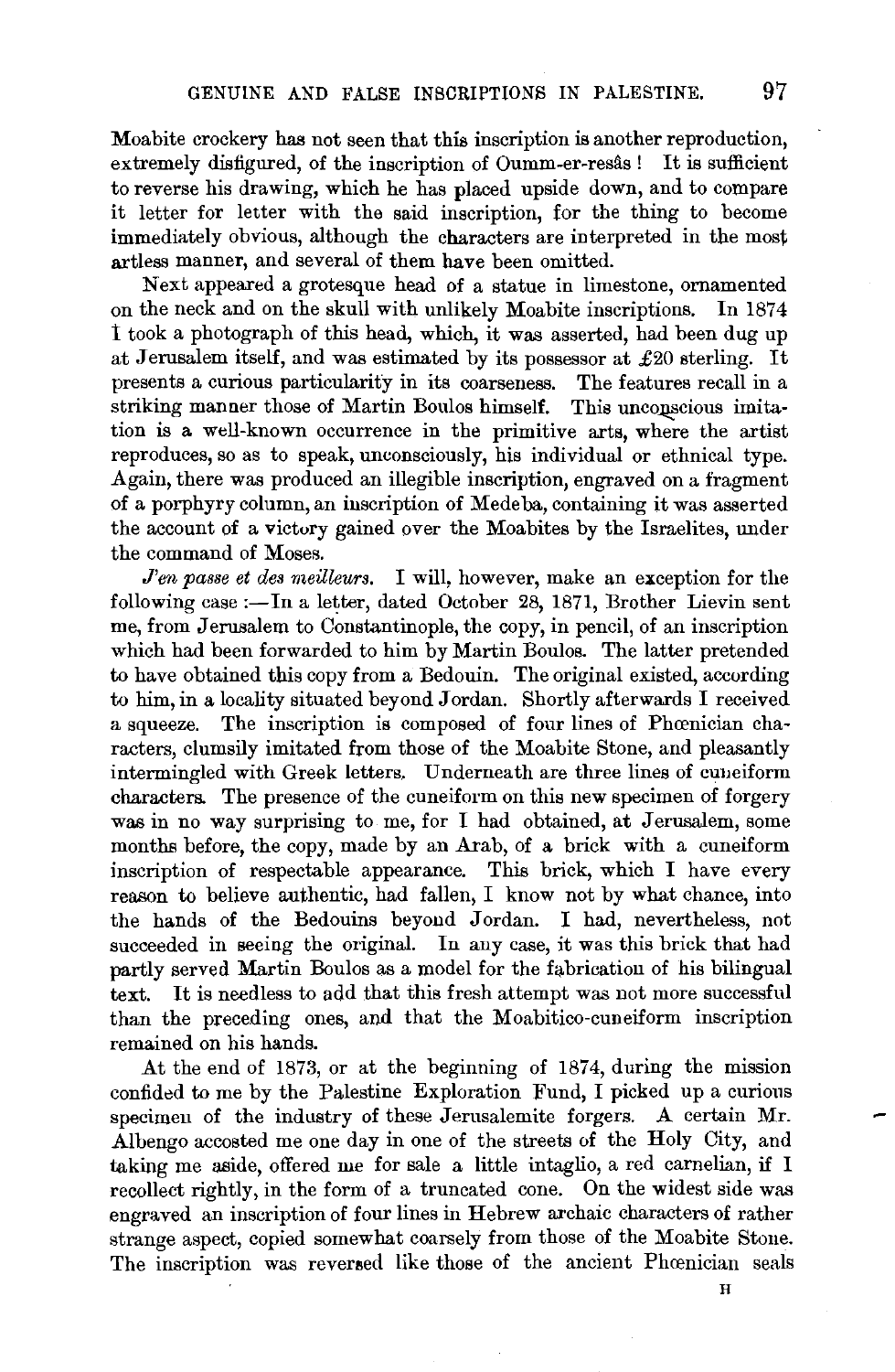in tended to reproduce by impression the letters in a right sense. It could be read without difficulty, in spite of the intentional or accidental anomalies of several letters : $-$ "The servant of Jehovah, David, King." The very own seal of King David ! and that for the modest sum of ten francs I It was really given away. It is unnecessary to say that I did not avail myself of this tempting offer. I contented myself with taking an impression and a sketch of the object, of whose future fate I am quite ignorant. Perhaps it will reappear one day in the collection of some less sceptical amateur.

I now come to another series of forgeries. In 1874 I purchased from an Arab mason, as a curiosity, an inscription on limestone, alleged to have been found in the Wadi-Qaddoum, one of the little valleys on the slopes of the Mount of Olives. The inscription, glaringly false, is a hybrid mixture of square Hebrew and of Himyaritic or Sabaean characters. One must not be surprised beyond measure at this borrowing from the Himyaritic alphabet. The forgers had had at their disposal as early as 1870 authentic samples of it. For a certain Jew, named Aron Aorcias, had brought from Yemen a few Himyaritic monuments, among others a very beautiful stela with inscription and figures, which I have published formerly in the *Journal Asiatique.* This last circumstance may. also help to explain the presence of letters belonging to the same alphabet of South Arabia in some of the inscriptions on the false Moabite pottery,

On the 4th October, 1874, some Arabs from Jerusalem, of whose names I am ignorant, brought me very mysteriously the cast of a pretended antique inscription. This cast was curiously enough moulded in dough. I feigned to be taken in, and I told them to show me the original, which they asserted to have taken away from I do not know where. The next night they came to my house most cautiously, like conspirators, and solemnly produced a white marble slab. Upon it was engraved, on a gigantic scale, a servile imitation of a Jewish shekel of the year 1, with its well-known Hebraic legend in archaic characters, "Shekel of Israel." Nothing was wanting, not even the vase called Manna vase, figuring always on the obverse of this type of shekel, in the centre of the circular legend. The letters are not too badly imitated. The shape of the slab seems to indicate that it had previously served as a casing wedge in an Arab arch. The stone smelt strongly of petroleum. I offered half-a-sovereign for it. This paltry sum was rejected with scorn, and the indignant fellows retired with their unappreciated *chef d'œuvre* to seek some more credulous amateur.

Why the forgers had fixed their choice upon this model of a shekel is easy to guess. Just about this time a great many silver shekels had been found in Palestine, piled up in a vase sealed with lead. These shekels had been brought to Jerusalem, and I had acquired a good number of them. It will be seen that the principle is always the same, the forgers take as a basis of operation authentic antiquities to which their attention is attracted by a recent discovery.

In 1874 I published a handsome crowned and bearded head of a statue,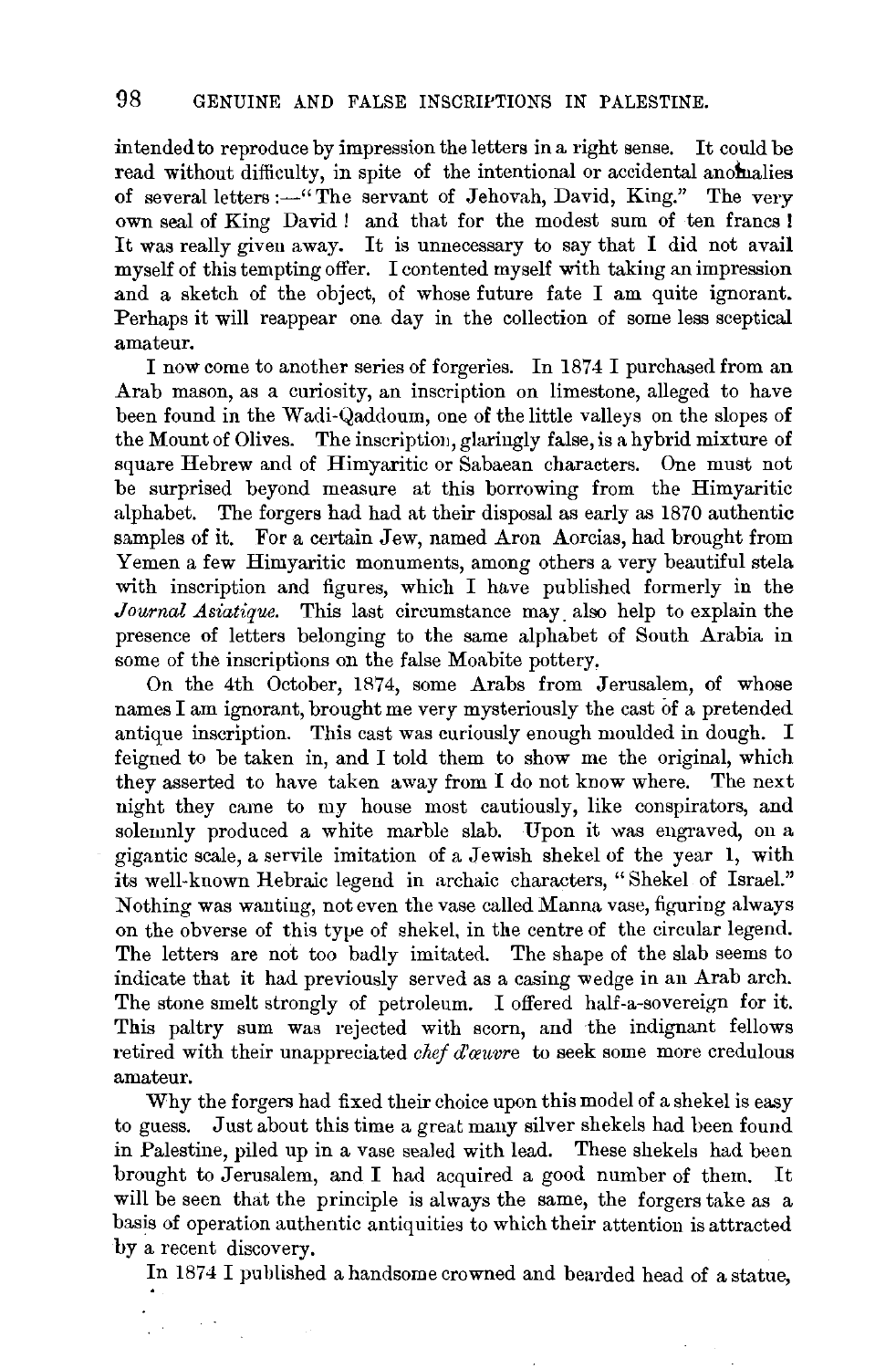picked np close to the sepulchres of the Kings at Jerusalem by some Arab workmen who were collecting stones for a building. I suggested to identify it with the head of the Emperor Hadrian, whose statue formerly figured in the Temple on the very site of the Holy of Holies. This information did not fall upon deaf ears, and the forgers lost no time in setting to work on this new *datum.* 

Some time after they brought to a European residing at Jerusalem a head of a statue of hurried workmanship, in soft white limestone, that had been carefully blackened, pretending to look like basalt. The following inscription was engraved round the head :-

## AVSVITVsHASPIANVs

It is easy to reconstitute the intended words, oddly mutilated-

## A VGVSTVS HADRIANVS

I little expected, I must confess, this astonishing epigraphic confirmation of my conjectures. The author of this beautiful masterpiece was again the aforesaid indefatigable Martin Boulos.

In October, 1881, a large massive silver ring was offered to the Russian Archimandrite of Jerusalem. It measured 4 centimetres in diameter, and had a circular bezel of the same metal, upon which was engraved in a round, an inscription of a star with six rays, formed by two intersected triangles. On the centre of the bezel was represented a sort of vase on a foot, a cup or lamp, or rather a censer, suspended by a triple chain, and recalling singularly the censer that exists upon certain mediaval monuments of Palestine. The object, at least so it was asserted, had been found at Siloe. It was not without reason that this origin was attributed to it. Attention had just been drawn to this locality by the discovery of the wellknown Hebrew archaic inscription of the acqueduct of Siloe. The ring had been secretly brought to the Archimandrite, and its immediate acquisition was urged, otherwise it was threatened to be offered elsewhere. The antiquity makers and vendors who are working in Jerusalem, are perfectly well acquainted with the rivalry existing between the Europeans living in this city on the subject of antiquities, and they know how to turn it to good account if occasion requires.

I was then Vice-Consul at Jaffa. The Archimandrite at once sent me impressions and a good drawing, requesting me to give him my opinion by telegraph. I had no trouble in convincing him that he had to deal with a shameless impostor, and the possessor was begged to take his merchandise elsewhere. The inscription, of whose apocryphalness there could be no possible doubt, seemed to me rather difficult to decipher. The characters appeared to have been partly borrowed from the alphabet of the Moabite Stone, and partly from that of the ancient shekels, or Jewish coins, of the period of the Maccabees. It began by the word "izk," seal-a word rareand even unknown, under this Hebrew form. It was visibly borrowed from the Chaldean text of Daniel (Dan. vi, 18), where it is said that Darius sealed with his seal the lion's den, into which the prophet had been thrown. Afterwards came, as it seemed, the name of Jairus. The remainder was hardly intelligible. I only recognised with certainty the word "Kahal,"